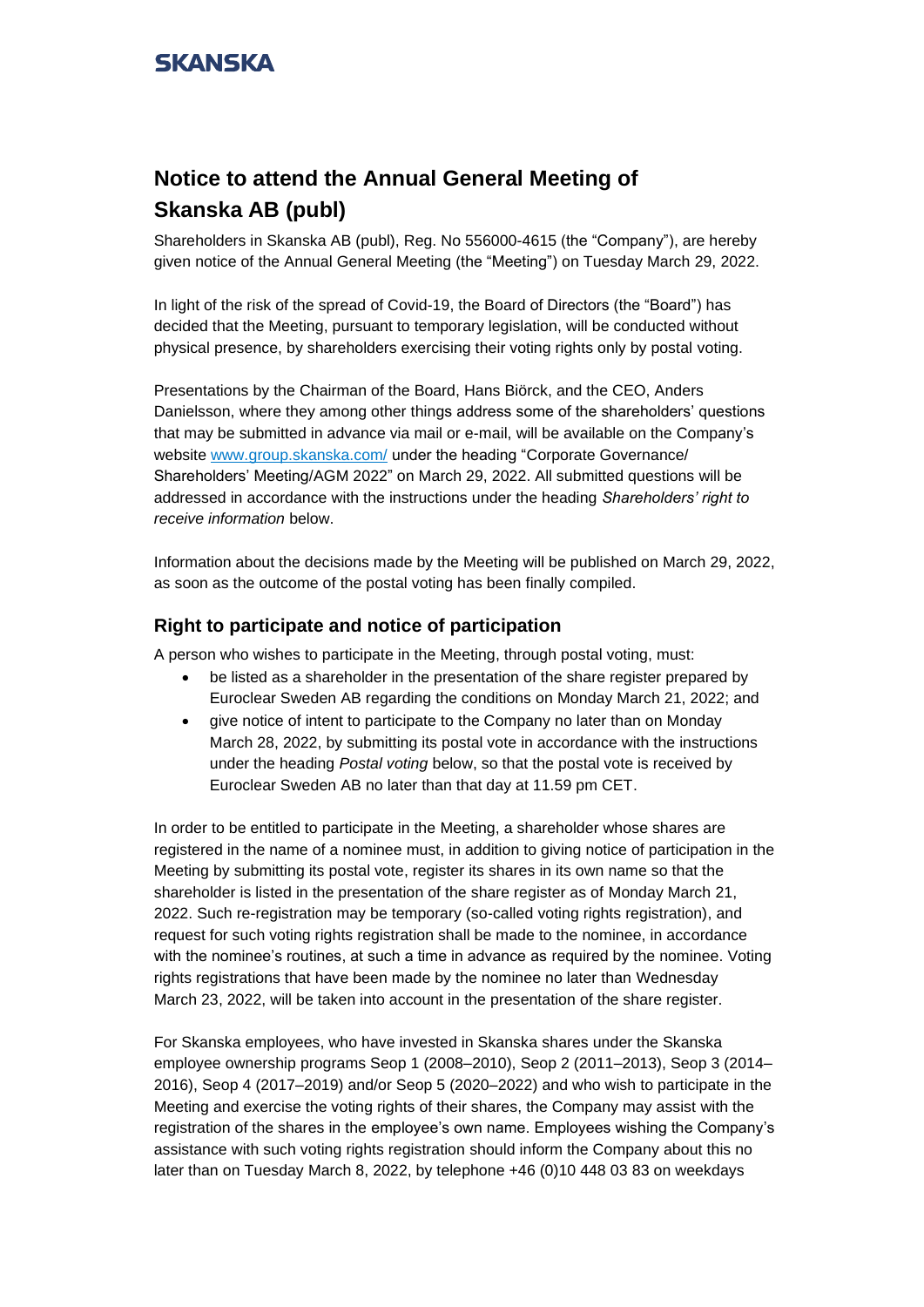between 9.00 am and 4.00 pm CET or by e-mail via [arsstamma@skanska.se,](mailto:arsstamma@skanska.se) stating full name, personal identification number, address and so-called global ID, received for the Skanska employee ownership programs. In addition to requesting voting rights registration, Skanska employees must no later than on Monday March 28, 2022, give notice of participation by casting its postal vote in accordance with the instructions under the heading *Postal voting* below so that the postal vote is received by Euroclear Sweden AB no later than that day at 11.59 pm CET.

## **Postal voting**

Shareholders exercise their voting rights at the Meeting only by voting in advance using postal voting in accordance with the Act on temporary exceptions to facilitate the execution of general meetings in companies and other associations that enters into force as of March 1, 2022. A special form must be used for postal voting, available on the Company's website [www.group.skanska.com/,](http://www.group.skanska.com/) under the heading "Corporate Governance/ Shareholders' Meeting/AGM 2022", and at the Company's offices, Warfvinges väg 25, SE-112 74 Stockholm, Sweden. No separate registration shall be made; a completed and signed postal voting form is valid as notice to participate in the Meeting. The completed and signed postal voting form must be received by Euroclear Sweden AB no later than Monday March 28, 2022, at 11.59 pm CET.

Shareholders may sign the form electronically by verifying with BankID via Euroclear Sweden AB's website, [https://anmalan.vpc.se/euroclearproxy.](https://anmalan.vpc.se/euroclearproxy) The completed form may also be sent by e-mail to the Company via [GeneralMeetingServices@euroclear.com](mailto:GeneralMeetingServices@euroclear.eu) or be posted to the Company via address to Skanska AB (publ), "Årsstämman", c/o Euroclear Sweden AB, Box 191, SE-101 23 Stockholm, Sweden. If the shareholder votes by post through a proxy, a power of attorney must be enclosed with the form, see below under the heading *Voting by proxy*. If the shareholder is a legal entity, proof of registration or other authorization document must be enclosed with the form.

Shareholders may not assign specific instructions or conditions to the postal vote. The postal voting form will be deemed to be invalid in its entirety in such case. Additional instructions and conditions are provided in the postal voting form.

For questions about the postal voting form, please contact Euroclear Sweden AB on telephone +46 (0)8 402 92 81 (Monday-Friday 9.00 am - 4.00 pm CET).

## **Voting by proxy**

Shareholders who vote by post through a proxy must issue a written and dated power of attorney for the proxy signed by the shareholder. Proxy forms can be found on the Company's website [www.group.skanska.com/](http://www.group.skanska.com/) under the heading "Corporate Governance/ Shareholders' Meeting/AGM 2022". If the postal vote takes place with the support of a power of attorney, the power of attorney must be attached to the postal voting form. If the shareholder is a legal entity, a copy of a valid registration certificate or equivalent authorization documents must also be attached to the postal voting form.

The power of attorney is valid for a maximum of one year from the date of issue, unless the power of attorney states a longer period of validity, however, for a maximum of five years from the time of issue.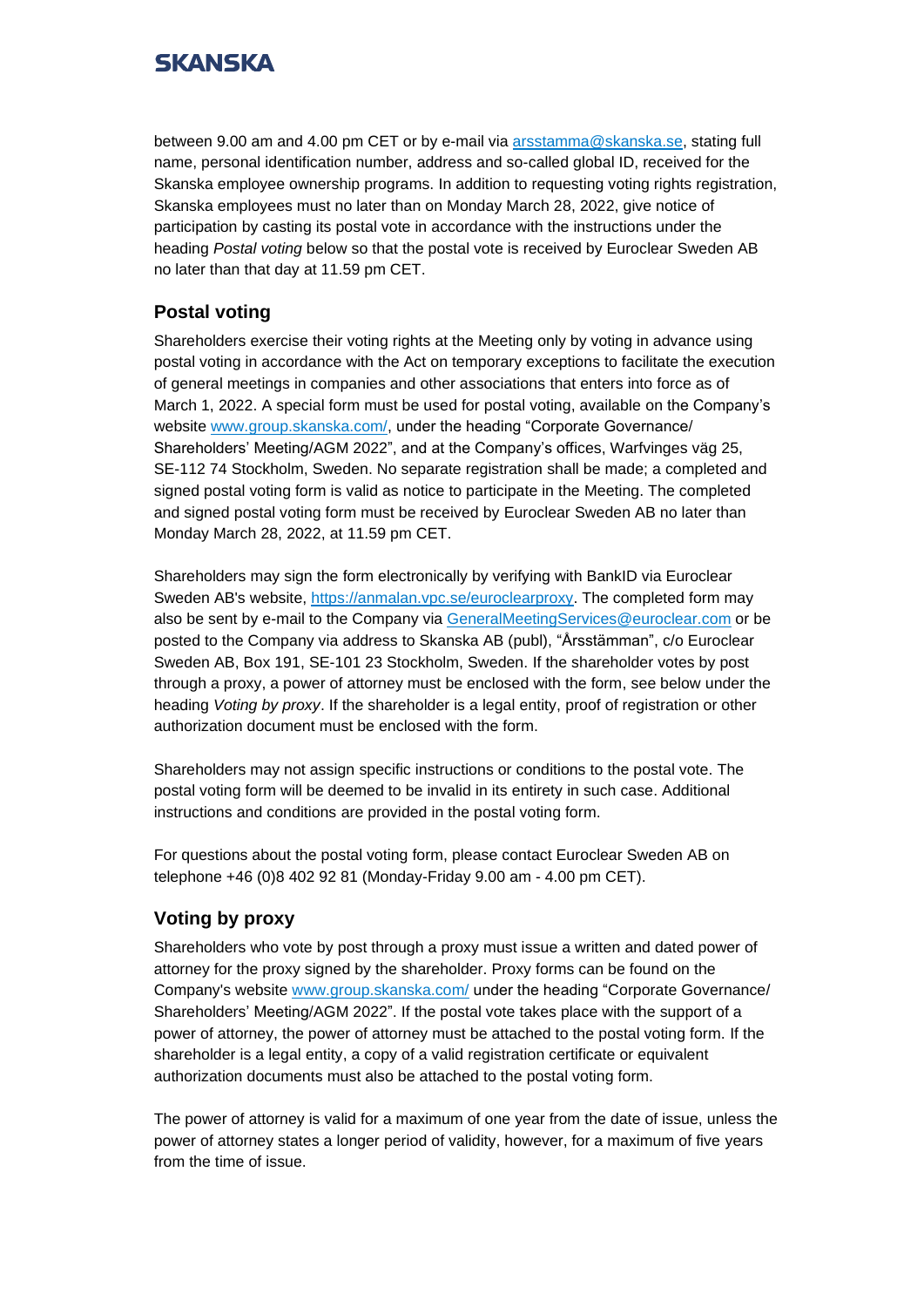## **Shareholders' right to receive information**

If requested by a shareholder and the Board deems that it can take place without causing significant damage to the Company, the Board and the CEO shall provide information about circumstances that may affect the assessment of an item on the agenda and circumstances that may affect the assessment of the Company's or its subsidiaries' financial position and the Company's relation to other companies within the Group. Requests of such information must be submitted in writing to the Company no later than ten days before the Meeting, i.e. no later than Saturday March 19, 2022, to the address Skanska AB (publ), c/o the General Counsel, Warfvinges väg 25, SE-112 74 Stockholm, Sweden, or via e-mail to [arsstamma@skanska.se.](mailto:extrabolagsstamma@skanska.com) The information is provided by the Company by being kept available on the Company's website [www.group.skanska.com/,](http://www.group.skanska.com/) under the heading "Corporate Governance/Shareholders' Meeting/AGM 2022", and at the Company's offices on the address stated above no later than Thursday March 24, 2022. The information will also be sent to shareholders having requested it and stated their address.

## **Proposed agenda**

- 1. Election of Chairman of the Meeting.
- 2. Election of two persons to verify the minutes together with the Chairman of the Meeting.
- 3. Preparation and approval of the voting list.
- 4. Approval of the agenda.
- 5. Determination of whether the Meeting has been duly convened.
- 6. Presentation of the annual report and auditors' report for 2021 and the consolidated accounts and the auditors' report on the consolidated accounts for 2021, as well as the auditor's statement regarding the application of guidelines for salary and other remuneration to senior executives which have applied since the previous Annual General Meeting.
- 7. Resolution on adoption of the income statement and the balance sheet and the consolidated income statement and the consolidated balance sheet.
- 8. Resolution on the dispositions of the Company's results pursuant to the adopted balance sheet and determination of the record date for dividend.
- 9. Resolution on discharge from liability of the members of the Board and the CEO for the administration of the Company in 2021.
- 10. Determination of the number of members of the Board to be elected by the Meeting and the number of auditors and deputy auditors.
- 11. Determination of the fees payable to members of the Board elected by the Meeting and to the auditor.
- 12. Election of members of the Board and of the Chairman of the Board.
	- A. election of Board member: Hans Biörck (re-election)
	- B. election of Board member: Pär Boman (re-election)
	- C. election of Board member: Jan Gurander (re-election)
	- D. election of Board member: Mats Hederos (new election)
	- E. election of Board member: Fredrik Lundberg (re-election)
	- F. election of Board member: Catherine Marcus (re-election)
	- G. election of Board member: Ann E. Massey (new election)
	-
- 
- H. election of Board member: Åsa Söderström Winberg (re-election)
- I. election of the Chairman of the Board: Hans Biörck (re-election)
- 13. Election of auditor.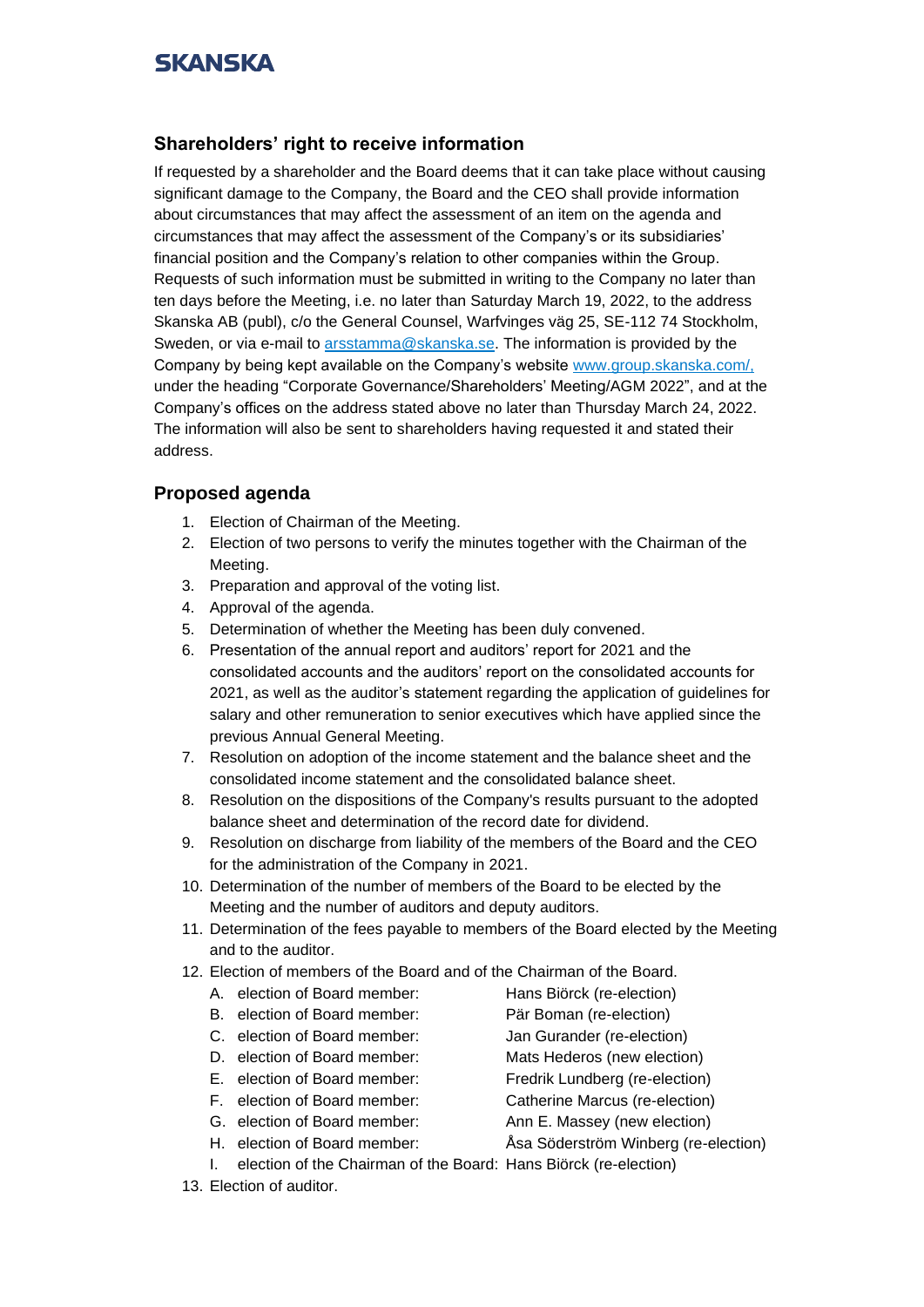- 14. Resolution on approval of the remuneration report for 2021.
- 15. Decision to authorize the Board to resolve on acquisition of own Series B shares in Skanska on a regulated market to secure delivery of Series B shares to participants in the long-term employee ownership program for the financial years 2020, 2021 and 2022 (Seop 5).
- 16. Resolutions on a long-term employee ownership program and acquisitions and transfers of shares under the program:

A. Resolution on a long-term employee ownership program for the financial years 2023, 2024 and 2025 (Seop 6).

B. Resolution on authorization for the Board to resolve on acquisitions of own Series B shares in Skanska on a regulated market and on transfers of acquired own Series B shares to participants in Seop 6.

C. Resolution on equity swap agreement with third party in relation to the Seop 6, in the event the required majority for resolution under item 16B. above is not reached.

## **Resolutions proposed by the Nomination Committee**

The Nomination Committee, appointed in accordance with the instruction for the Nomination Committee resolved by the Annual General Meeting 2018, consisting of the Chairman of the Nomination Committee, Helena Stjernholm (AB Industrivärden), Mats Guldbrand (Lundberg Group), Dick Bergqvist (AMF), Malin Björkmo (Handelsbanken Funds) and Hans Biörck (Chairman of the Board) proposes the following.

### **Item 1 - Chairman of the Meeting**

The Nomination Committee proposes that attorney Eva Hägg is elected Chairman of the Meeting, or in the event she is prevented from attending, a person the Nomination Committee appoints instead.

## **Item 10 - Number of members of the Board to be elected by the Meeting and number of auditors and deputy auditors**

The Nomination Committee proposes that the number of members of the Board elected by the Meeting shall be eight, and that one registered accounting firm be elected as auditor with no deputy auditors.

## **Item 11 - Fees payable to members of the Board elected by the Meeting and to the auditor**

The Nomination Committee proposes that fees to non-employee members of the Board elected by the Meeting and non-employee members of the committees of the Board elected by the Meeting be paid as follows until the end of the Annual General Meeting 2023: SEK 2,250,000 to the Chairman of the Board (2021: SEK 2,175,000), SEK 750,000 each to the other board members (2021: SEK 725,000), SEK 270,000 to the Chairman of the Audit Committee (2021: SEK 260,000) and SEK 190,000 each to the other committee members (2021: SEK 185,000), SEK 115,000 to the Chairman of the Compensation Committee (2021: SEK 112,000) and SEK 110,000 each to the other committee members (2021: SEK 107,000), and SEK 220,000 to the Chairman of the Project Review Committee and to each of the other committee members (2021: SEK 215,000). This implies a proposed increase of the total remuneration of 3.2% (2021: 4.0%) on an unchanged number of board and committee members.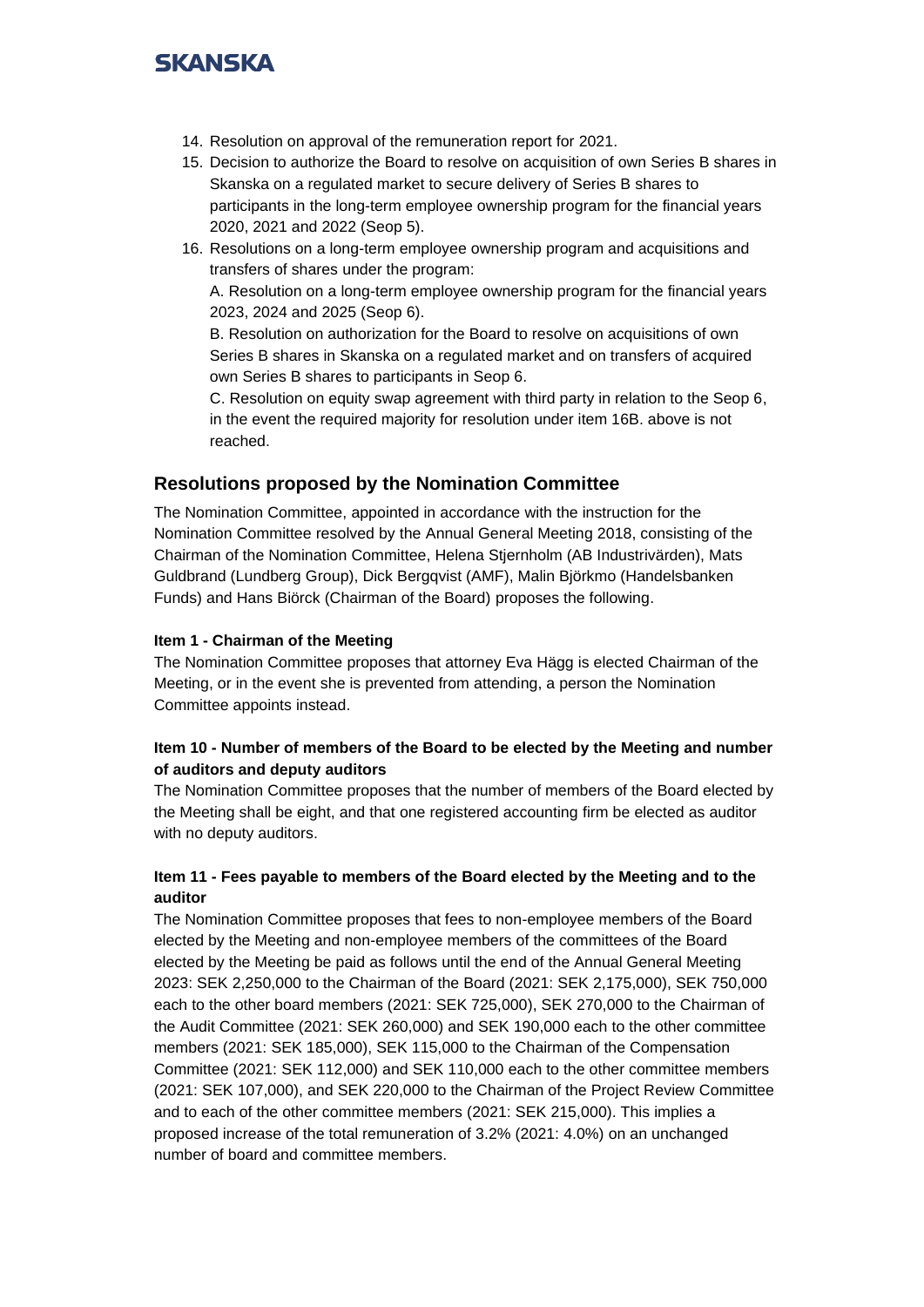The Nomination Committee also proposes, like previous years, that the auditor fees shall be paid against approved account.

**Item 12 - Election of members of the Board and of the Chairman of the Board** The Nomination Committee proposes for the period until the end of the Annual General Meeting 2023:

- Re-election of Hans Biörck, Pär Boman, Jan Gurander, Fredrik Lundberg, Catherine Marcus and Åsa Söderström Winberg as members of the Board.
- Election of Mats Hederos and Ann E. Massey as new members of the Board.
- Re-election of Hans Biörck as Chairman of the Board.

Mats Hederos was born in 1957 and is a Swedish citizen. Mats Hederos has an extensive experience in commercial real estate investment and development in Sweden, but also in community investment and sustainability issues, both operationally and as board member. Mats Hederos is Chairman of the Board of Directors of Storföretagsrådet within Fastighetsägarna Sverige and member of the Board of Directors of Fastighetsägarna Sverige, Antilooppi Oy and Symcel AB. During the period 2010-2022, Mats Hederos was CEO of AMF Fastigheter. During the period 2003-2010, Mats Hederos held operational roles within AMF Pension and AP Fastigheter (today Vasakronan). Mats Hederos has also held position as investment banker within Enskilda Securities, SEB. Mats Hederos has a Master of Science from the Royal Institute of Technology in Stockholm, Sweden, and an Executive Programme in Resilience Thinking from the Stockholm Resilience Center at the Stockholm University, Sweden.

Ann E. Massey was born in 1954 and is an American citizen. Ann E. Massey has many years of experience from operational roles in the engineering, construction, and environmental industry in the US, and has thus an extensive experience in project management, operational matters, and business development in the engineering, construction, and environmental operations in the US. Ann E. Massey is member of the Board of Directors of Wood Programs and Kleinfelder Inc. and is doing consulting for Wood Group. Ann E. Massey was CEO and President of Environment & Infrastructure Solutions within Wood Group between 2017 and 2019. Ann E. Massey has also held various executive roles within AMEC Foster Wheeler. Ann E. Massey has a Master of Business Administration (M.B.A.), Accounting and Finance, and a Bachelor of Science (B.S.), Geology/Biology, from the Tennessee Technological University in the US. She also holds a Professional Geologist (PG) Certification.

The Nomination Committee's motivated statement and information about the proposed members of the Board are available on the Company's website [www.group.skanska.com/](http://www.group.skanska.com/) under the heading "Corporate Governance/Shareholders' Meeting/AGM 2022".

### **Item 13 - Election of auditor**

The Nomination Committee proposes, in accordance with the recommendation by the Audit Committee, re-election of the registered accounting firm Ernst & Young AB as the Company's external auditor for the period until the end of the Annual General Meeting 2023.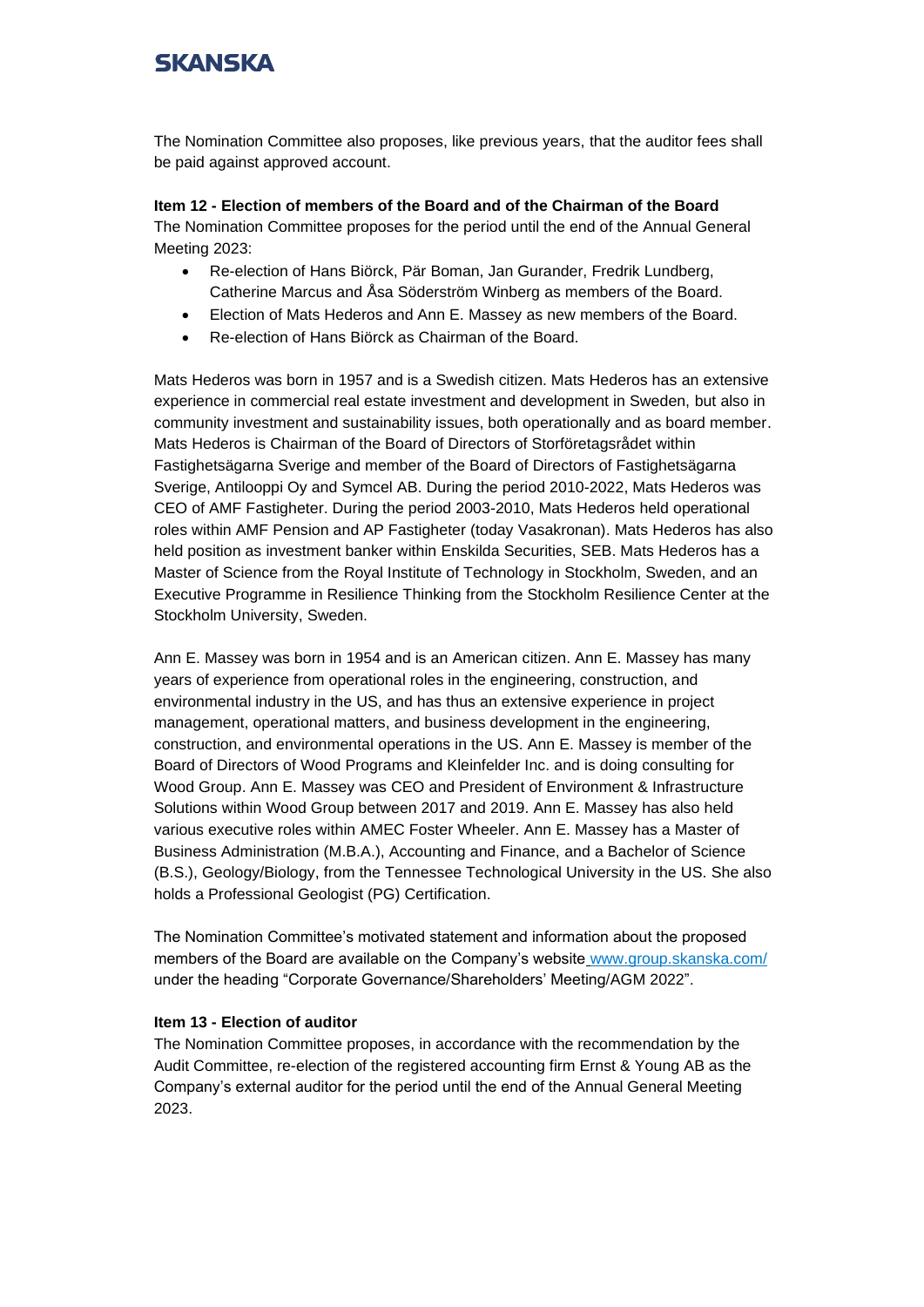## **Resolutions proposed by the Board**

## **Item 2 - Election of two persons to verify the minutes together with the Chairman of the Meeting**

The Board proposes that Helena Stjernholm, AB Industrivärden, and Mats Guldbrand, Lundberg Group, be appointed persons to verify the minutes together with the Chairman of the Meeting, or in the event one or both of them are prevented from doing so, the person or persons the CEO appoints instead. The persons appointed to verify the minutes shall, apart from approving the minutes of the Meeting together with the Chairman of the Meeting, check the voting list and that the result of received votes are correctly reflected in the minutes of the Meeting.

### **Item 3 - Preparation and approval of the voting list**

The voting list that is proposed for approval is the voting list prepared by Euroclear Sweden AB on behalf of the Company, based on the shareholders register for the Meeting and postal votes received, and approved by the persons appointed to verify the minutes.

### **Item 8 - Dividend and record date**

The Board proposes a dividend for 2021 of SEK 10.00 per share, of which SEK 7.00 per share as ordinary dividend and SEK 3.00 per share as extraordinary dividend. The Board proposes Thursday March 31, 2022, as the record date for receiving dividend. If the Meeting resolves in accordance with the Board's proposal, the dividend is expected to be distributed by Euroclear Sweden AB on Tuesday April 5, 2022.

### **Item 14 - Approval of the remuneration report for 2021**

The Board proposes that the Meeting resolves to approve the Board's report regarding compensation pursuant to Chapter 8, Section 53 a of the Swedish Companies Act.

## **Item 15 - Decision to authorize the Board to resolve on acquisitions of own Series B shares in Skanska on a regulated market to secure delivery of own Series B shares to participants in the long-term employee ownership program for the financial years 2020, 2021 and 2022 (Seop 5)**

### *Background*

The Annual General Meeting on March 28, 2019, resolved in accordance with the Board's proposal on a long-term employee ownership program for the financial years 2020, 2021 and 2022, respectively (each an "Annual Program") for permanent employees in the Skanska Group (Skanska Employee Ownership Program, "Seop 5"); that a maximum of 12,000,000 own Series B shares may be transferred free of charge to participants in Seop 5 at the time and on the other terms that participants in Seop 5 are entitled to acquire shares; that each Annual Program may comprise no more than 4,000,000 Series B shares in Skanska; and that transfers may be made of Series B shares in Skanska (i) which have previously been acquired to secure Skanska's obligations under earlier Skanska Employee Ownership Programs but which are no longer required for such purpose, (ii) which have been acquired in accordance with the authorization given by the Annual General Meeting on March 28, 2019, and (iii) which are acquired under future authorizations to acquire Series B shares in Skanska.

Information on Seop 5, including the conditions which the outcome depends on, is available on the Company's website [www.group.skanska.com/](http://www.group.skanska.com/) under the heading "Corporate Governance/Remuneration/Incentive programs". Information on costs of the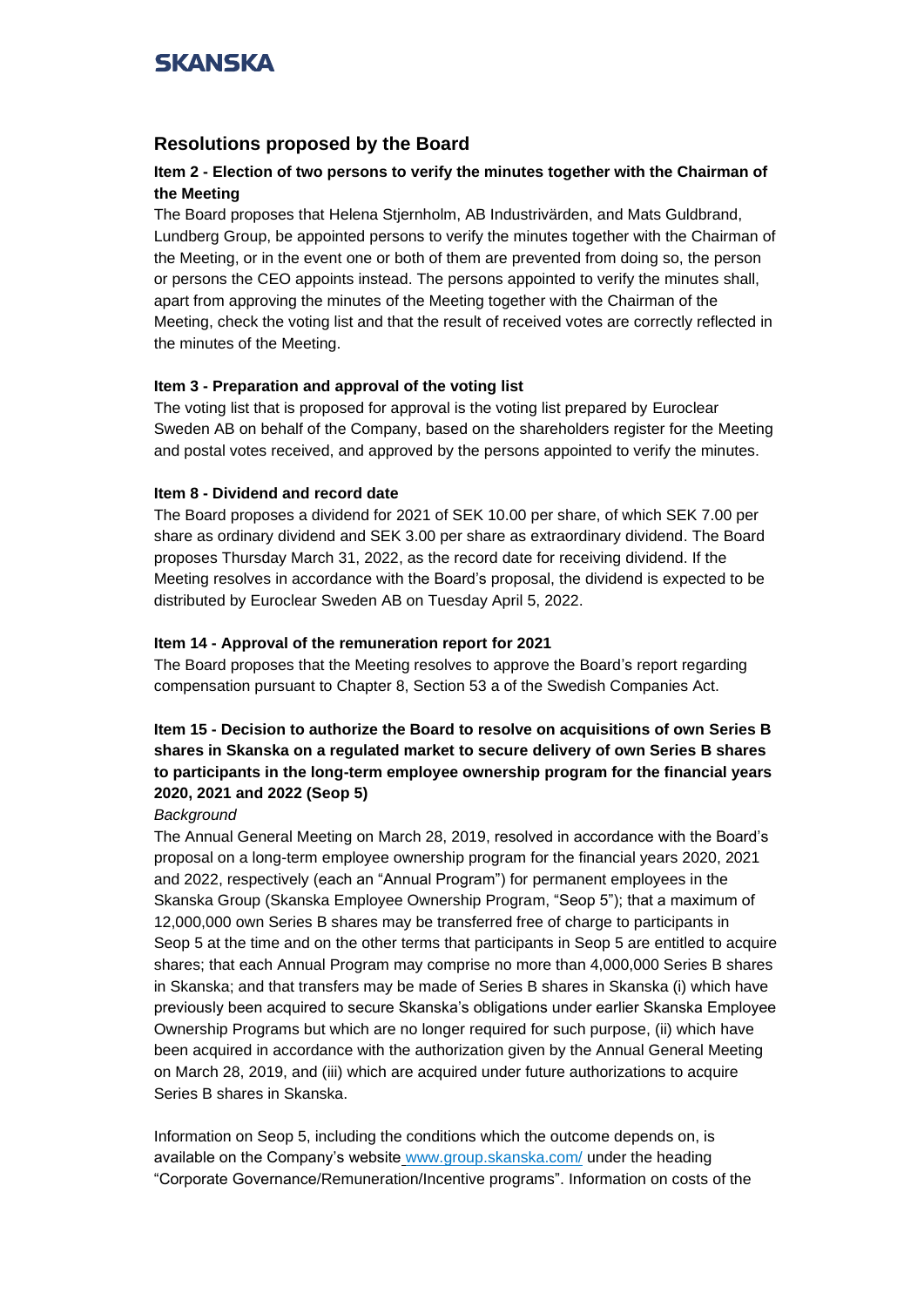Skanska Employee Ownership Programs, etc. is available in note 37 in the annual and sustainability report for the financial year 2021.

### *Proposal*

For the purpose of securing deliveries of Series B shares to participants in Seop 5 on the terms and conditions adopted by the Annual General Meeting on March 28, 2019, the Board proposes that the Meeting resolves to authorize the Board to resolve on acquisitions of own Series B shares in Skanska on the following terms and conditions.

- a) Acquisitions of Series B shares in Skanska may only be effected on Nasdaq Stockholm.
- b) The authorization may be exercised on one or several occasions, however at the latest until the Annual General Meeting 2023.
- c) No more than 2,600,000 Series B shares in Skanska may be acquired to secure delivery of shares to participants in Seop 5.
- d) Acquisitions of Series B shares in Skanska on Nasdaq Stockholm may only be made at a price within the from time to time applicable range of prices (spread) on Nasdaq Stockholm, meaning the interval between the highest purchase price and the lowest selling price.

The Board has issued a statement pursuant to Chapter 19, Section 22 of the Swedish Companies Act.

## **Item 16 – Resolutions on a long-term employee ownership program and acquisitions and transfers of shares under the program**

### *Background and reasons*

Since 2007 the Annual General Meeting of the Company has every third year resolved on long-term employee ownership programs for permanent employees in the Skanska Group (Skanska Employee Ownership Programs, "Seop"). The long-term employee ownership program for the financial years 2023, 2024 and 2025 ("Seop 6") now proposed by the Board is based on similar principles as the long-term employee ownership program for the financial years 2020, 2021 and 2022 resolved by the Annual General Meeting on March 28, 2019 ("Seop 5"), although certain changes have been made as further outlined below under the heading *Main changes compared to Seop 5*.

The proposed Seop 6 gives present and future employees the opportunity of becoming shareholders of Skanska. The purpose of Seop 6 is to create shareholder value and increase the alignment of interests between the participants of Seop 6 and the other shareholders of Skanska. Seop 6 is further deemed to increase Skanska's prospects for retaining and recruiting qualified employees to the Skanska Group and the employees' interest and involvement in Skanska's business and development. In light of the above, the Board makes the assessment that Seop 6 will have a positive effect on the Skanska Group's future development and therefore be advantageous both to the shareholders and to the employees of Skanska.

### *Main changes compared to Seop 5*

To further emphasize Skanska's sustainability focus, the Board proposes, in line with Skanska's long-term climate target, that the growth in Earnings Per Share ("EPS") target at Group level is in Seop 6 supplemented with a climate target at Group level linked to the Group's reduction of carbon emissions.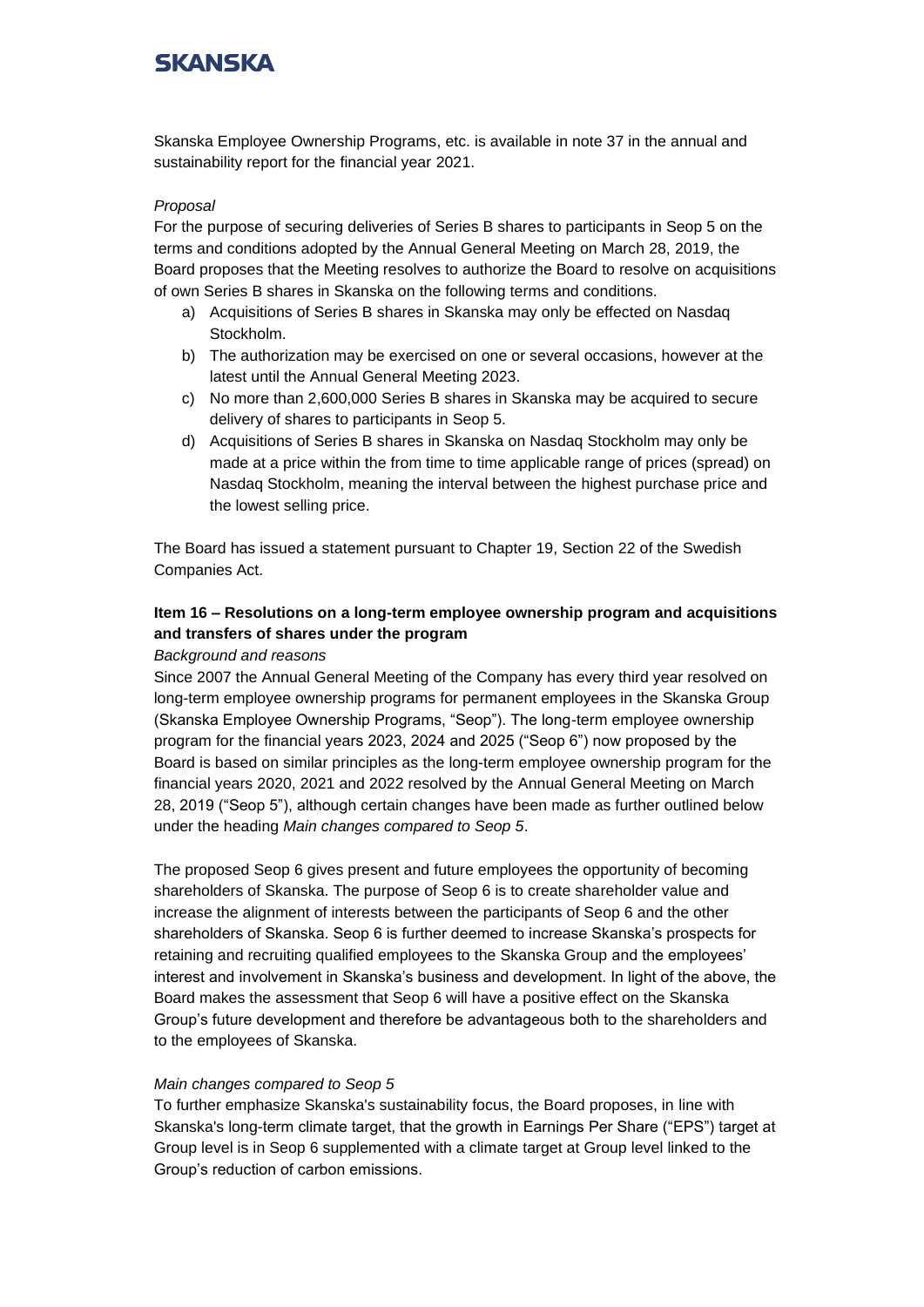Further, the Board proposes that the target setting principles for the EPS target are adjusted compared to Seop 5 so that the Starting Point (as defined in Appendix 2, section 1 to the Board's complete proposal for resolution on item 16) for the EPS target increases by 3 percent per year during the three-year program period instead of 0 percent year 1 and 5 percent year 2 and 3, as well as that the EPS target is based on EPS after any dilution<sup>1</sup>. In addition, it is proposed that Cost limit 1 (as defined in item 16A. below) is increased from maximum MSEK 700 to maximum MSEK 850.

### *Preparation of the proposal*

The Board's proposal to the Meeting regarding Seop 6 has been prepared by the Compensation Committee, pursuant to the instructions issued by the Board and after consultation with major shareholders. The Board has, upon recommendation from the Compensation Committee, resolved to propose Seop 6 to the Meeting for resolution in accordance with the proposals set out below.

### *Outline of Seop 6*

Seop 6 is proposed to be open to present and future permanent employees in the Skanska Group. Provided an investment of their own in Series B shares in Skanska, normally by way of monthly savings ("Saving Shares"), the employees shall be offered the possibility of being allotted Series B shares in Skanska free of charge after the expiration of a three-year lock-up period. Employees (as defined in item 16A. below) and Key Employees (as defined in item 16A. below) may be allotted shares conditional on continuous employment and retention of their own initial investment in Saving Shares ("Matching Shares")<sup>2</sup> , as well as be allotted shares conditional also on satisfaction of certain additional performance conditions ("Performance Shares"). Executives (as defined in item 16A. below) may only be allotted Performance Shares. The level of the performance conditions shall be set by the Board and be based on the Seop 6 specific performance targets.

It is proposed that Seop 6 be divided into three annual programs (each an "Annual Program"), running during the financial years 2023, 2024 and 2025, respectively. The total costs, including social security costs, for each Annual Program (excluding administrative costs) may not exceed the lowest of maximum MSEK 850 (excluding adjustment for inflation) and 15 percent of the Skanska Group's  $EBIT<sup>3</sup>$ . Seop 6 may in total comprise no more than 12,000,000 Series B shares in Skanska, representing approximately 2.9 percent of all issued shares in Skanska. Each Annual Program may comprise no more than 4,000,000 Series B shares in Skanska.

The Board's proposal for resolution on Seop 6 is set out in item 16A. below.

<sup>&</sup>lt;sup>1</sup> Dilution refers to a reduction in earnings per share or an increase in loss per share resulting from any conversion of convertible instruments, exercise of options or warrants, or issue of ordinary shares upon the satisfaction of specified conditions. Dilution also includes a reduction in earnings per share or an increase in loss per share resulting from shares held by Skanska in own custody being allotted to the Seop-participants upon the satisfaction of specified conditions. The number of shares outstanding increases by the allotted shares, i.e. the allotted shares are included in the number of shares outstanding after dilution.

<sup>&</sup>lt;sup>2</sup> Provided that the total cost, including social security contributions, for each Annual Program does not exceed the cost limits to the extent that the allotment of the Matching Shares needs to be reduced. The cost limits are related to the Skanska Group's EBIT and the extent to which the financial targets at Group level (i.e. EPS) have been satisfied (as defined in item 16A. below). Should any of the cost limits be exceeded, the allotment of Matching and/or Performance shares is reduced proportionally.

<sup>&</sup>lt;sup>3</sup> Earnings Before Interest and Taxes.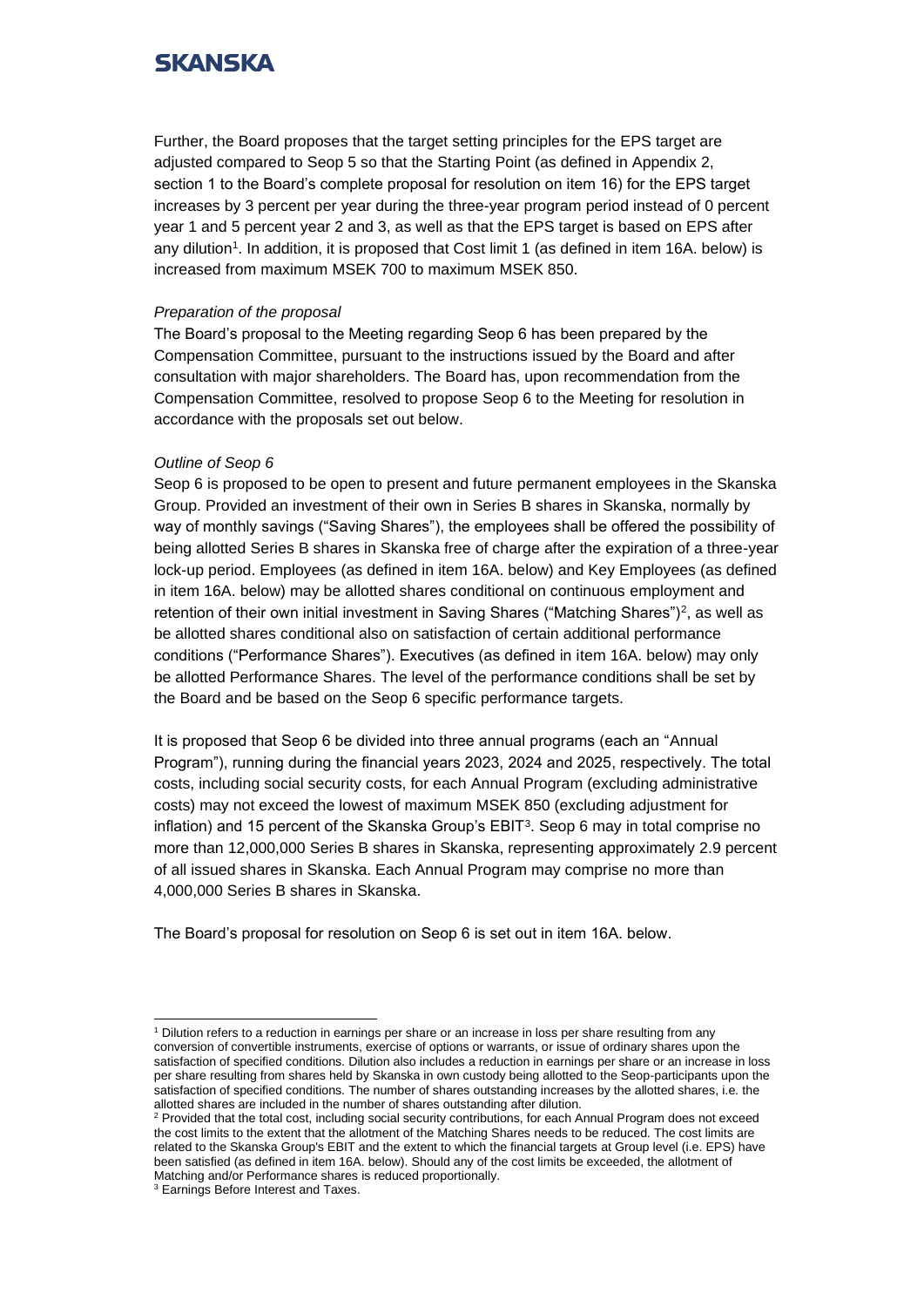#### *Transfer of shares under Seop 6*

The Board has considered different methods for transfer of shares under Seop 6, in order to implement Seop 6 in a cost-effective and flexible manner. The Board has found the most cost-effective alternative to be, and thus proposes that the Meeting as main alternative resolves, to authorize the Board to resolve on acquisitions of own Series B shares in Skanska on a regulated market, which later may be transferred to participants in Seop 6. For this purpose, the Board further proposes that the Meeting resolves on transfers of own Series B shares free of charge to participants in Seop 6 and that transfers of own Series B shares may be made free of charge to subsidiaries of the Company in order to secure the obligations to deliver Series B shares to participants in Seop 6. The detailed conditions for the Board's main alternative are set out in item 16B. below.

Should the required majority for approval under item 16B. below not be reached, the Board proposes that the Company shall be able to enter into an equity swap agreement with a third party, in accordance with item 16C. below.

### *The Board's proposals for resolution*

The Board proposes, in accordance with the recommendation by the Compensation Committee, that the Meeting resolves (i) on a long-term employee ownership program for the financial years 2023, 2024 and 2025 (Seop 6) in accordance with the terms in item 16A. below, and (ii) to authorize the Board to resolve on acquisitions of own Series B shares in Skanska on a regulated market and that acquired own Series B shares may be transferred free of charge to participants in Seop 6, in accordance with the terms in item 16B. below. Should the required majority for approval under item 16B. below not be reached, the Board proposes that the Meeting resolves that the Company shall be entitled to enter into an equity swap agreement with a third party, in accordance with the terms in item 16C. below.

### *Conditions*

The Meeting's resolution on Seop 6 according to item 16A. below is conditional upon the Meeting either resolving in accordance with the Board's proposal under item 16B. below or in accordance with the Board's proposal under item 16C. below.

### *The reason for the deviation from the shareholders' preferential rights*

The transfers of Series B shares in Skanska form part of the accomplishment of the proposed Seop 6. Therefore, and in light of the above, the Board considers it to be advantageous for Skanska and the shareholders that the participants in Seop 6 are offered the possibility to become shareholders of Skanska.

#### *Miscellaneous*

For a description of Skanska's other long-term employee ownership programs and information on costs of the programs, reference is made to note 37 in Skanska's annual and sustainability report for the financial year 2021 and to the Company's website [www.group.skanska.com/,](http://www.group.skanska.com/) under the heading "Corporate Governance/Remuneration/ Incentive programs".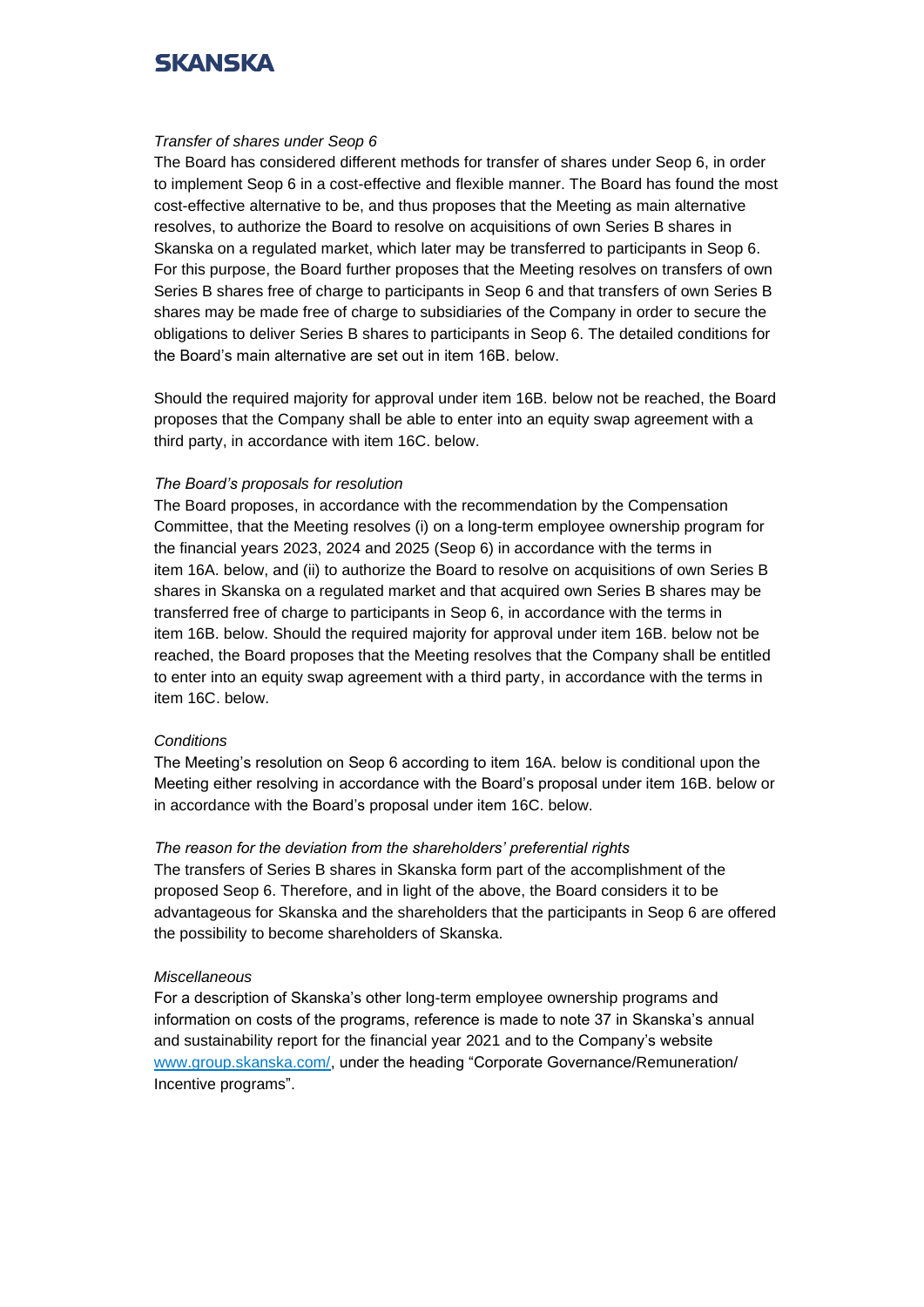### **Item 16A. - Resolution on a long-term employee ownership program for the financial years 2023, 2024 and 2025 (Seop 6)**

The Board proposes that the Meeting resolves on Seop 6 principally based on the terms and conditions set out below.

- a) Seop 6 is open to permanent employees (current and future) within the Skanska Group ("Employees"), currently comprising of approximately 25,000 employees, to approximately 2,000 key employees within the Skanska Group ("Key Employees"), and to approximately 300 executive officers within the Skanska Group ("Executives"). The Executives category is split into three sub-categories: "Executives A" (consisting of all members of the Group Leadership Team, currently comprising of 7 employees), "Executives B" (consisting of Business Unit Presidents and Senior Vice Presidents, Group Functions, currently comprising of 19 employees) and "Executives C" (consisting of other senior executives, currently comprising of approximately 280 employees).
- b) Seop 6 means that Employees, Key Employees and Executives are offered the possibility to, provided an investment of their own in Series B shares in Skanska (Saving Shares) during a certain financial year ("Acquisition Period"), from the Company or from another company within the Skanska Group, or from a designated third party, free of charge be allotted Series B shares in Skanska. For each 4 Saving Shares, Employees and Key Employees participating in Seop 6 will, after a three-year lock-up period ("Lock-up Period"), have the possibility to be allotted 1 Series B share in Skanska (Matching Share)<sup>4</sup>. No Matching Shares will be allotted to Executives. Moreover, all employees participating in Seop 6 will, depending on satisfaction of certain additional performance conditions during the Acquisition Period, which are based on the Seop 6 specific performance targets set by the Board (see section *Performance conditions* below), after the Lock-up Period have the possibility to be allotted additional Series B shares in Skanska free of charge (Performance Shares). Employees may be allotted no more than 3 Performance Shares, Key Employees no more than 7 Performance Shares, Executives C no more than 16 Performance Shares, Executives B no more than 20 Performance Shares and Executives A no more than 24 Performance Shares, for each 4 Saving Shares.
- c) Seop 6 is divided into three parts ("Annual Program 2023", "Annual Program 2024" and "Annual Program 2025"). The Acquisition Period comprises the financial year 2023 in respect of the Annual Program 2023, the financial year 2024 in respect of the Annual Program 2024, and the financial year 2025 in respect of the Annual Program 2025. The Lock-up Period runs for three years from the day of the investment in Saving Shares. Employees, Key Employees, and Executives will be offered participation in the Annual Programs 2023, 2024, and 2025.
- d) The maximum number of Saving Shares that each employee participating in Seop 6 may invest in, normally by way of monthly savings, depends on the employee's salary and if he/she participates in Seop 6 as an Employee, a Key Employee or an Executive. Saving Shares may be acquired by Employees for an

<sup>4</sup> Provided that the total cost, including social security contributions, for each Annual Program does not exceed the cost limits to the extent that the allotment of the Matching Shares needs to be reduced. The cost limits are related to the Skanska Group's EBIT and the extent to which the financial targets at Group level (i.e. EPS) have been satisfied (as defined below). Should any of the cost limits be exceeded, the allotment of Matching and/or Performance shares is reduced proportionally.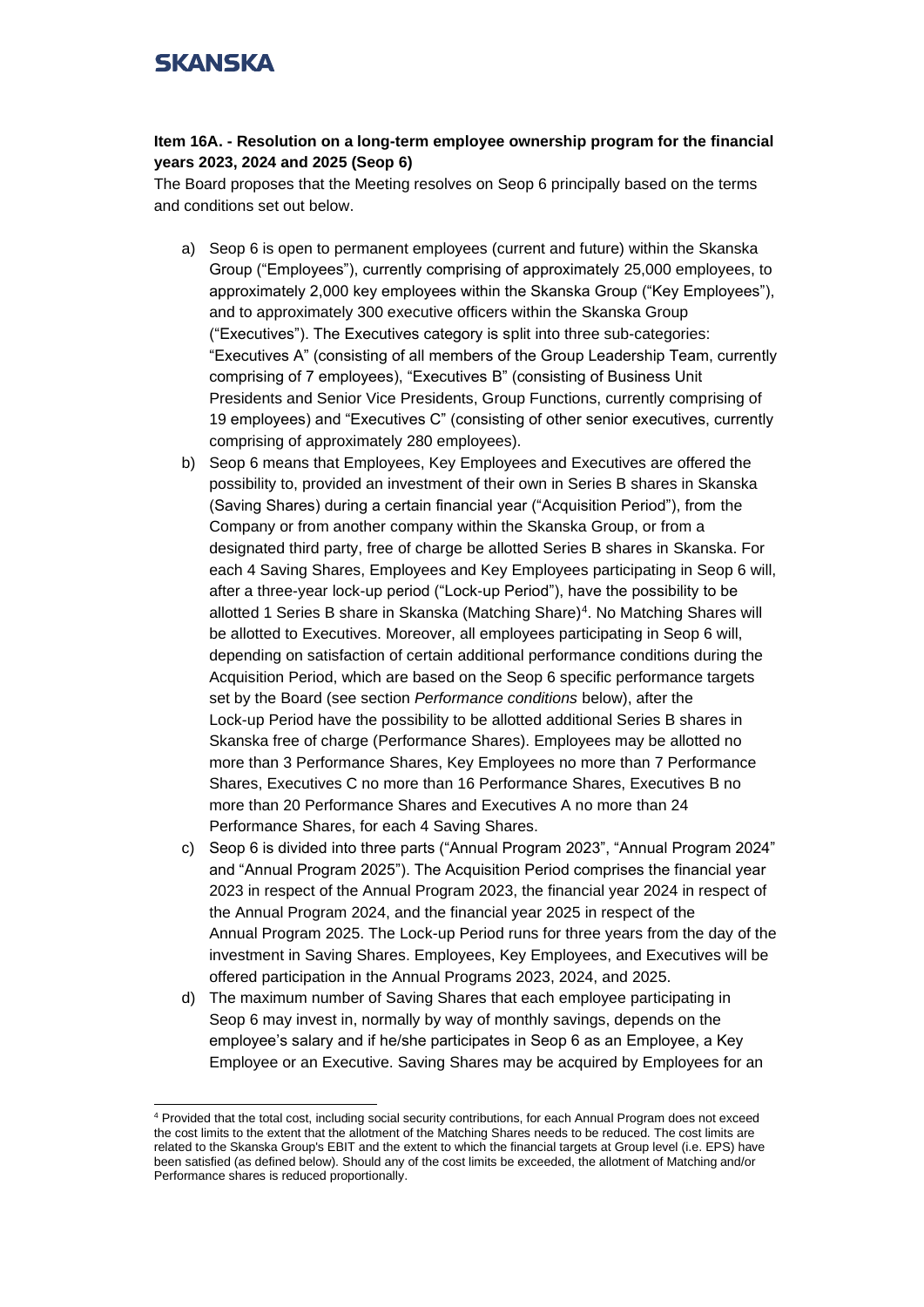amount corresponding to no more than 5 percent of the annual fixed gross salary, by Key Employees for an amount corresponding to no more than 7.5 percent of the annual fixed gross salary, and by Executives for an amount corresponding to no more than 10 percent of the annual fixed gross salary.

- e) In order for an employee to be eligible to be allotted Matching Shares and/or Performance Shares in each Annual Program, it is a condition that, with certain specific exemptions, he/she is permanently employed within the Skanska Group for the duration of the whole Lock-up Period and that the employee, throughout this Lock-up Period, has retained the Saving Shares acquired within the respective Annual Program. Saving Shares that have been disposed of prior to the expiration of a Lock-up Period will therefore not be included in the calculation for determining any allotment of Matching Shares and/or Performance Shares.
- f) Seop 6 includes two cost limits; one depending on the extent to which the financial targets at Group level (i.e., EPS) for Seop 6 (see Appendix 2, section 1 to the Board's complete proposal for resolution on item 16) have been satisfied ("Cost limit 1") and one which is related to the Skanska Group's EBIT ("Cost limit 2"). In respect of Cost limit 1, should the Outperform Target (as defined in Appendix 2, section 1 to the Board's complete proposal for resolution on item 16) be satisfied, the total costs, including social security contributions, for each Annual Program may not exceed MSEK 850, whereas should the Starting Point (as defined in Appendix 2, section 1 to the Board's complete proposal for resolution on item 16) not be satisfied or be satisfied but not exceeded, the total costs, including social security contributions, for each Annual Program may not exceed MSEK 230. The applicable cost limits between the Starting Point and the Outperform Target are set out in Appendix 1 to the Board's complete proposal for resolution on item 16. Adjustments for inflation, as from December 31, 2021, shall apply when calculating Cost limit 1 for each Annual Program. Cost limit 2 means that the total costs, including social security contributions, for each Annual Program may not exceed 15 percent of the Skanska Group's EBIT for the applicable Acquisition Period. The actual cost limit is therefore of the lower of Cost limit 1 and Cost limit 2. Administrative costs for Seop 6 shall not be considered when calculating whether the total costs amount to Cost limit 1 or Cost limit 2.

Should the number of participants and the outcome of the allotment of Matching Shares and Performance Shares to the participants result in a total cost exceeding any of the applicable cost limits for any of the Annual Programs, the allotment rate will be reduced proportionally.

- g) Matching Shares and Performance Shares may normally be allotted only after the Lock-up Period for each Annual Program, which comprises three years. Allotment of Matching Shares and Performance Shares to participants within each Annual Program is estimated to occur monthly three years after the investment in each Saving Share, meaning that allotment of Matching Shares and Performance Shares is estimated to occur monthly during the financial year 2026 in respect of the Annual Program 2023, during the financial year 2027 in respect of the Annual Program 2024, and during the financial year 2028 in respect of the Annual Program 2025.
- h) Should the participants' savings for investment in Saving Shares be made in another currency than in the Swedish krona, the acquired Saving Shares will after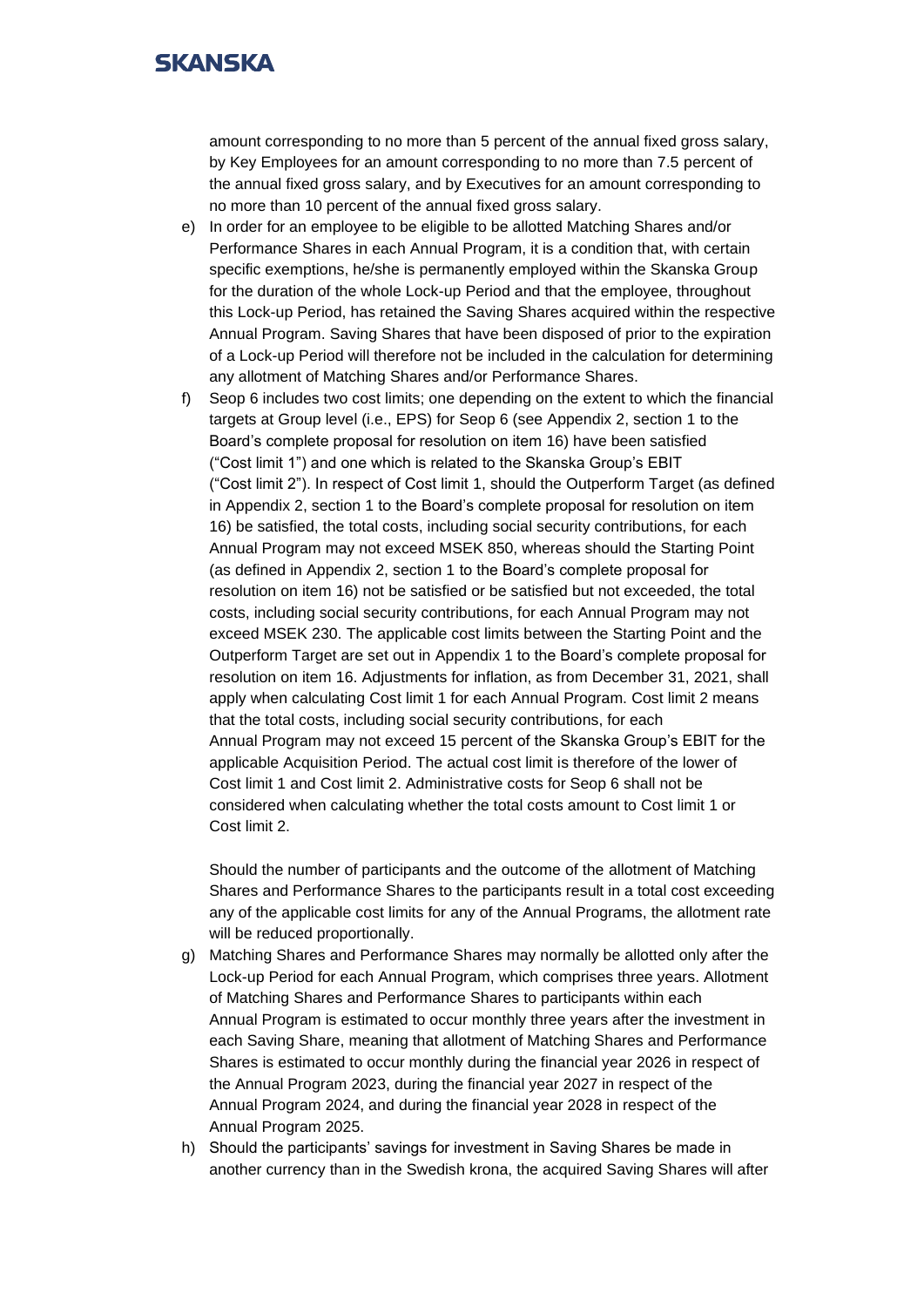the expiration of the Lock-up Period be valued at a fixed exchange rate between the relevant currency and the Swedish krona, provided that the participant has retained the Saving Shares and has been permanently employed within the Skanska Group throughout the whole Lock-up Period. Any potential difference in the value of the Saving Shares in the relevant currency, due to exchange rate fluctuations during the Lock-up Period, calculated on the exchange rate on the first day during the Lock-up Period compared to the current exchange rate the day after the expiration of the Lock-up Period, will be settled by the number of allotted Matching Shares and/or Performance Shares being increased or decreased, as relevant.

- i) The Board or the Board's Compensation Committee shall be entitled to establish the detailed terms and conditions for Seop 6 on the basis of the main terms and conditions for Seop 6 stipulated in the decision by the Meeting. The Board or the Board's Compensation Committee may, in that regard, make necessary adjustments to satisfy certain local regulations or established market conditions outside of Sweden.
- j) If significant changes in the Skanska Group or in the market occur which, in the opinion of the Board, would result in a situation where the conditions for allotment of Matching Shares and/or Performance Shares under Seop 6 become unreasonable, the Board shall also be entitled to resolve on a reduced allotment of Matching Shares and/or Performance Shares, or that no Matching Shares and/or Performance Shares shall be allotted at all, for a certain Annual Program or for participants in Seop 6 active within a certain Business Unit. The Board shall further have the option to, wholly or partially, cancel Annual Programs which have not commenced and have the option to, wholly or partially, cancel Seop 6 should any of the Annual General Meetings 2023–2025 not resolve on necessary acquisitions of own Series B shares in Skanska.
- k) Participation in Seop 6 presupposes that such participation is legally possible in the various jurisdictions concerned and that the administrative costs and financial efforts are reasonable in the opinion of the Board.
- l) Seop 6 shall in total comprise no more than 12,000,000 Series B shares in Skanska. Each Annual Program shall comprise no more than 4,000,000 Series B shares in Skanska. This means that the Board may resolve on a proportionally reduced allotment of Matching Shares and/or Performance Shares if price movements in the Series B share in Skanska during the Acquisition Period result in that the number of Matching Shares and Performance Shares exceeds 4,000,000 for an Annual Program.
- m) The number of Matching Shares and Performance Shares will be subject to recalculation as a result of any intervening bonus issues, splits, rights issues and/or other similar corporate events.

### *Performance conditions*

Allotment of Performance Shares is conditional upon satisfaction of a number of performance conditions during the Acquisition Period for each Annual Program. The conditions are based on the Seop 6 specific performance targets set by the Board which consist of targets at Group, Business Unit and/or Business Unit Cluster level. At Group level, there is a financial target and a non-financial target (which in Seop 6 consist of a sustainability target). At Business Unit and/or Business Unit Cluster level, there are only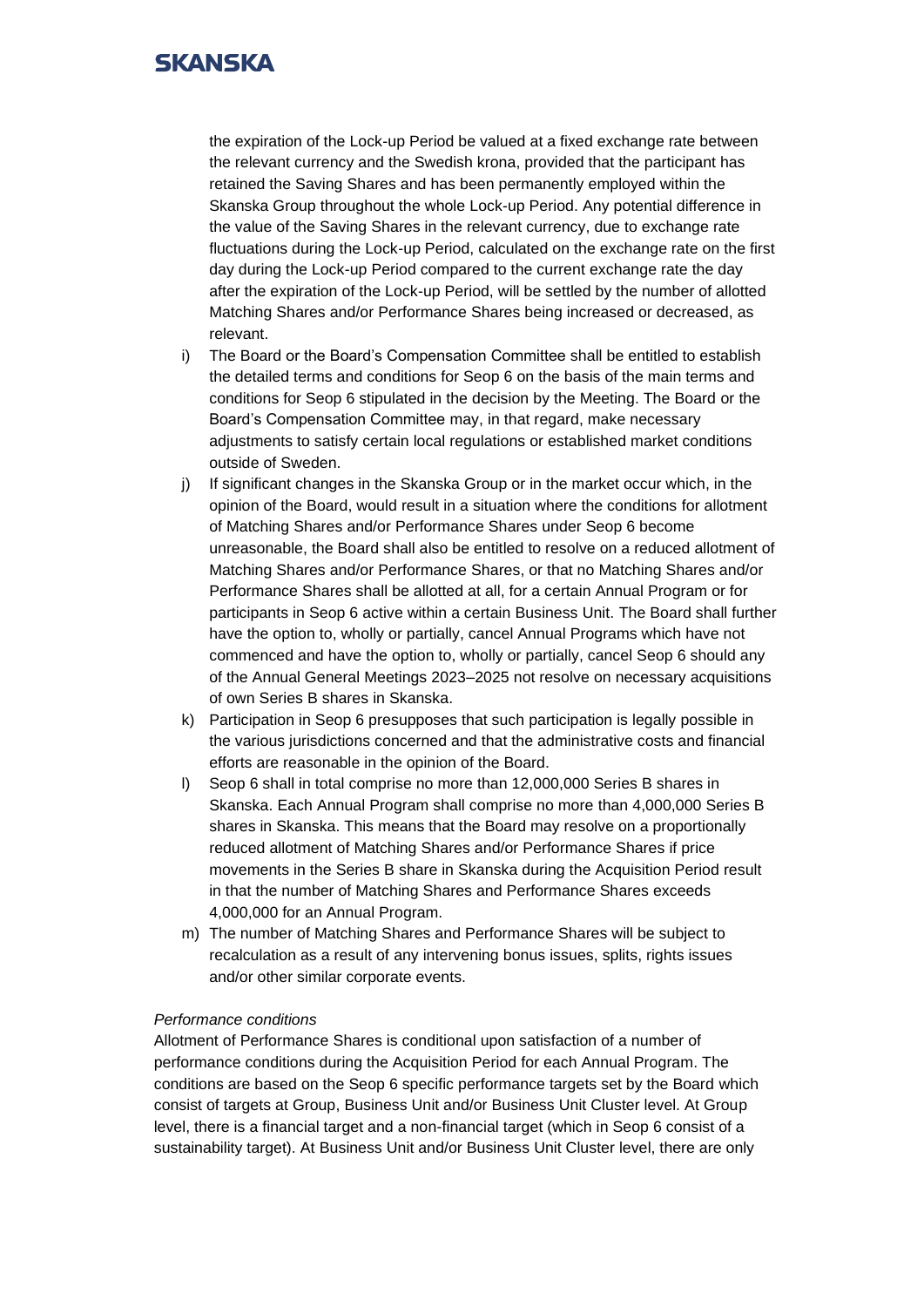financial targets. The costs for Seop 6 will be charged to the Group and each Business Unit when calculating whether the financial targets have been satisfied.

The financial target applicable at Group level is growth in EPS, as set out in Appendix 2, section 1 to the Board's complete proposal for resolution on item 16. The non-financial target applicable at Group level is the Group's reduction of carbon emissions  $(CO_2e)$ , as set out in Appendix 2, section 2 to the Board's complete proposal for resolution on item 16. The targets applicable at Business Unit and/or Business Unit Cluster level vary depending on which business stream the relevant Business Unit or Business Unit Cluster belongs to, as set out in Appendix 2, section 3 to the Board's complete proposal for resolution on item 16. The targets apply differently depending on the employee's position. How the targets apply in relation to each participant category is set out in Appendix 2, section 4 to the Board's complete proposal for resolution on item 16.

Allotment of Performance Shares shall be based on the weighted outcome of the performance conditions for each participant category as set out in Appendix 2 to the Board's complete proposal for resolution on item 16. Should the weighted outcome of the performance conditions fall between 0 percent and 100 percent, a proportional allotment of Performance Shares will be made. The following examples illustrate how allotment of Matching Shares and Performance Shares shall be calculated for the category Employees:

- Should the weighted outcome of the performance conditions amount to 0 percent, the employee will be allotted 1 Matching Share for each 4 Saving Shares.<sup>5</sup> No allotment of Performance Shares (which may at most amount to 3 Performance Shares) will occur.
- Should the weighted outcome of the performance conditions amount to 0 percent and the cost limits be exceeded to the extent that the allotment of the Matching Shares needs to be reduced, the allotment of Matching Shares will be reduced proportionally. No allotment of Performance Shares (which may at most amount to 3 Performance Shares) will occur.
- Should the weighted outcome of the performance conditions amount to 50 percent, the employee will be allotted 1 Matching Share for each 4 Saving Shares.<sup>6</sup> The allotment of the number of Performance Shares (which may at most amount to 3 Performance Shares) is reduced by 50 percent, which means a total allotment of 2.5 Series B shares in Skanska (i.e. 1 Matching Share and 1.5 Performance Shares) for each 4 Saving Shares.
- Should the weighted outcome of the performance conditions amount to 100 percent, the employee will be allotted 1 Matching Share for each 4 Saving Shares.<sup>7</sup> Maximum allotment of Performance Shares (which may at most amount to 3 Performance Shares) will occur, which means a total allotment of 4 Series B shares in Skanska (i.e. 1 Matching Share and 3 Performance Shares) for each 4 Saving Shares.

<sup>6</sup> See footnote 5.

<sup>&</sup>lt;sup>5</sup> Provided that the total cost, including social security contributions, for each Annual Program, does not exceed the cost limits to the extent that the allotment of the Matching Shares needs to be reduced and that the other conditions according to Seop 6 for receiving Matching Shares are met. Should any of the cost limits be exceeded, the allotment of Matching and/or Performance shares is reduced proportionally.

<sup>7</sup> See footnote 5.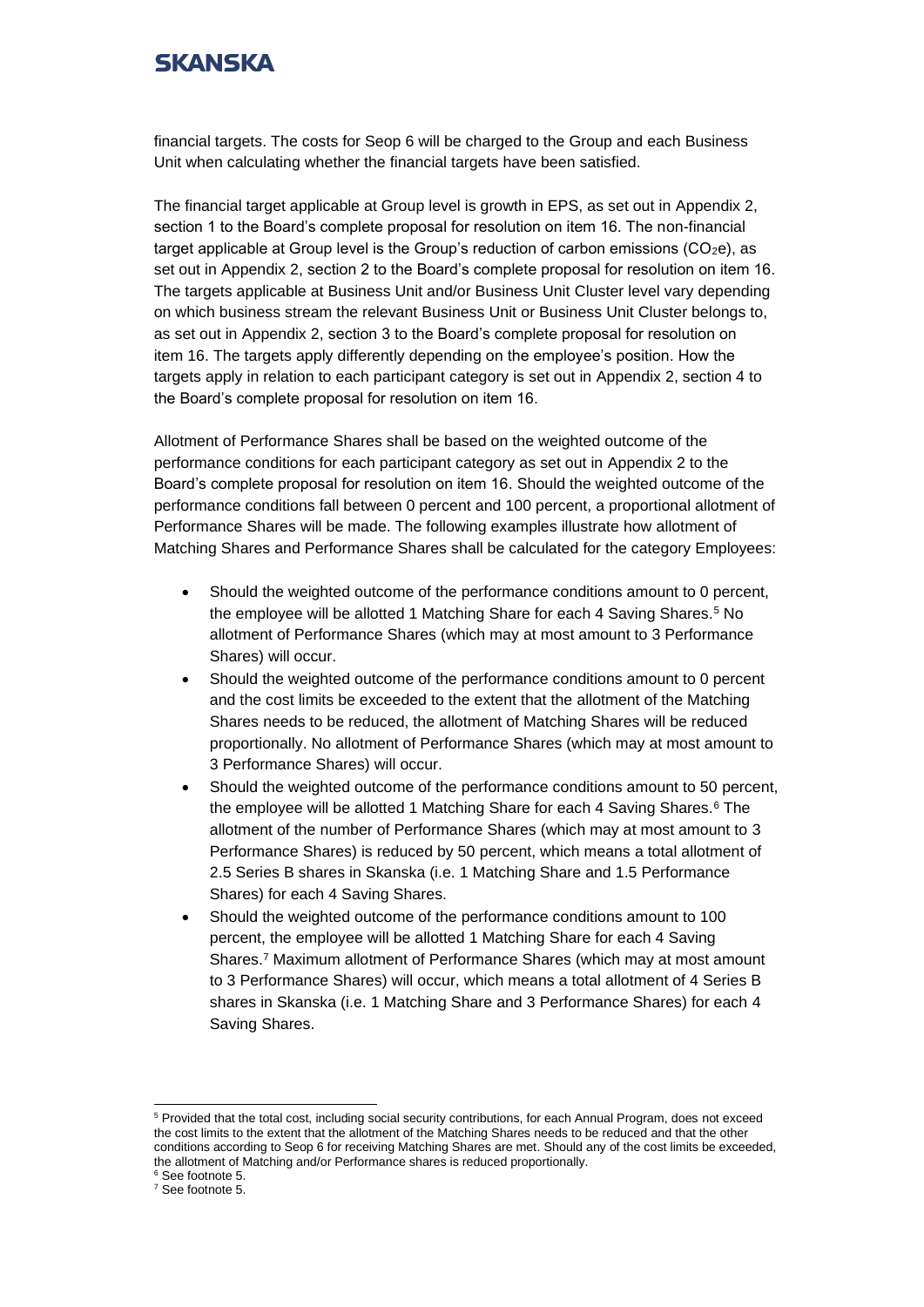• Should the weighted outcome of the performance conditions amount to between 0 percent and 100 percent and any of the cost limits be exceeded, the allotment of the Matching and/or Performance Shares will be reduced proportionally.

A corresponding calculation for allotment of Matching Shares and/or Performance Shares shall be made in respect of Key Employees and Executives. However, as mentioned above, Key Employees may be allotted a maximum of 7 Performance Shares and Executives may be allotted a maximum of 16 to 24 Performance Shares (depending on sub-category) for each 4 Saving Shares. Executives may not be allotted any Matching Shares.

The number of Performance Shares that may be allotted will be established after the expiration of the first quarter after the financial years 2023, 2024 and 2025, respectively, in respect of participation in the Annual Programs 2023, 2024 and 2025, respectively.

The performance conditions, and the preliminary outcome of the performance conditions, for each Annual Program will be disclosed by Skanska in connection with the annual and sustainability report for the financial year 2023 in respect of the Annual Program 2023, the annual and sustainability report for the financial year 2024 in respect of the Annual Program 2024, and the annual and sustainability report for the financial year 2025 in respect of the Annual Program 2025.

## *Item 16B. - Resolution on authorization for the Board to resolve on acquisitions of own Series B shares in Skanska on a regulated market and on transfers of acquired own Series B shares to participants in Seop 6*

*1) Resolution on authorization for the Board to resolve on acquisitions of own Series B shares in Skanska on a regulated market*

To secure delivery of Series B shares to participants in Seop 6, the Board proposes that the Meeting resolves to authorize the Board to resolve on acquisitions of own Series B shares in Skanska on the following terms and conditions.

- a) Acquisitions of Series B shares in Skanska may only be effected on Nasdaq Stockholm.
- b) The authorization may be exercised on one or several occasions, however at the latest until the Annual General Meeting 2023.
- c) No more than 1,000,000 Series B shares in Skanska may be acquired to secure delivery of shares to participants in Seop 6.
- d) Acquisitions of Series B shares in Skanska on Nasdaq Stockholm may only be made at a price within the from time-to-time applicable range of prices (spread) on Nasdaq Stockholm, meaning the interval between the highest purchase price and the lowest selling price.

The Board has issued a statement pursuant to Chapter 19, Section 22 of the Swedish Companies Act.

The Board intends to revert to the Annual General Meetings 2023, 2024, and 2025 with proposals to authorize the Board to resolve on additional acquisitions of own Series B shares, for transfers to participants in Seop 6.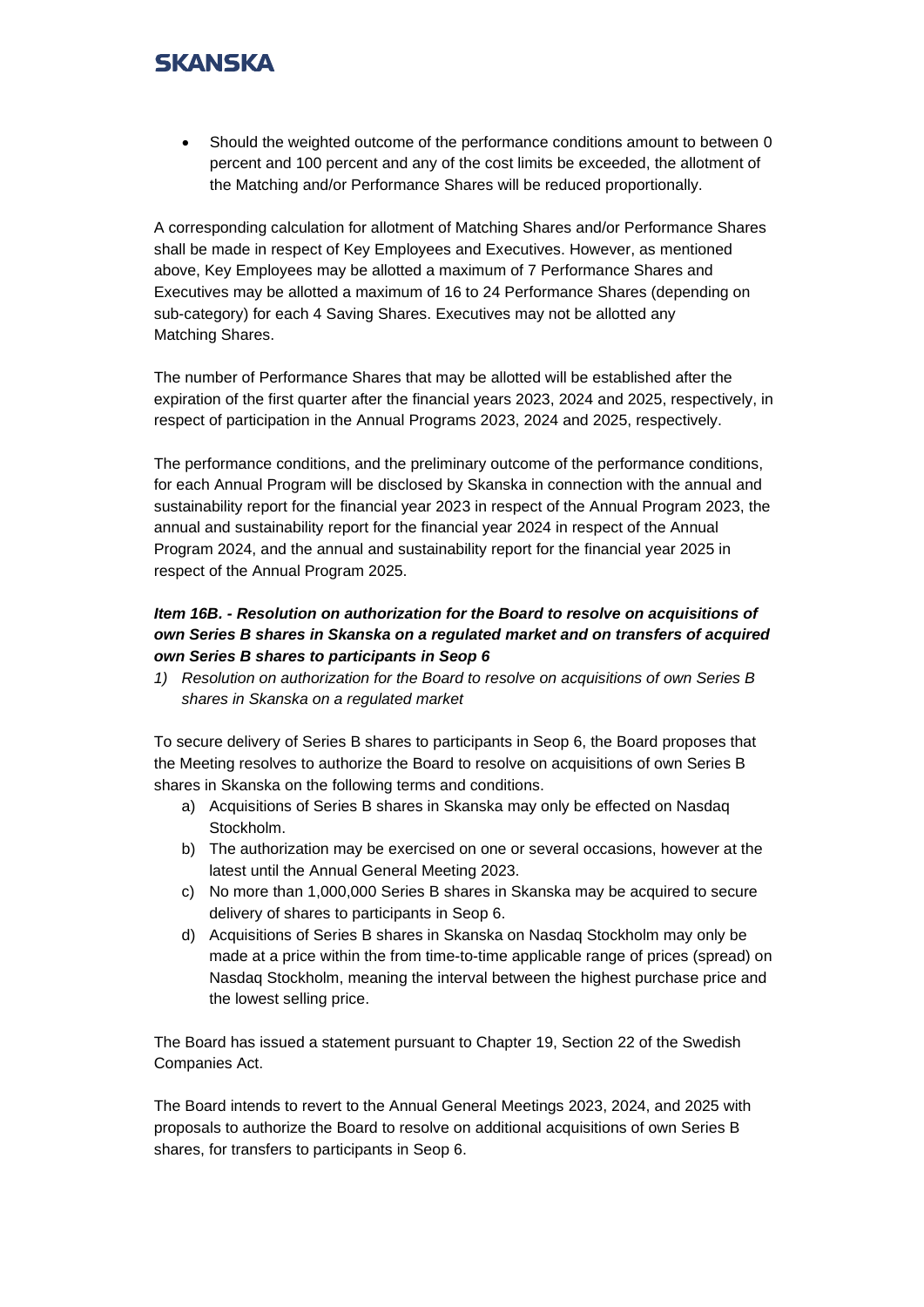*2) Resolution on transfers of acquired own Series B shares to participants in Seop 6*

The Board proposes that the Meeting resolves that transfers of acquired own Series B shares in Skanska may be made on the following terms and conditions.

- a) No more than 12,000,000 Series B shares in Skanska may be transferred free of charge to participants in Seop 6.
- b) The right to acquire Series B shares in Skanska free of charge shall, with deviation from the shareholders' preferential rights, be granted to such persons within the Skanska Group who participate in Seop 6. Further, subsidiaries of the Company shall, with deviation from the shareholders' preferential rights, be entitled to acquire Series B shares in Skanska free of charge, whereby such subsidiary shall be obliged to, in accordance with the terms and conditions of Seop 6, immediately transfer the shares to such persons within the Skanska Group who participate in Seop 6.
- c) Transfers of Series B shares in Skanska shall be made free of charge at the time and on the other terms and conditions that participants in Seop 6 are entitled to acquire shares, i.e., normally monthly consecutively during the financial years 2026, 2027 and 2028.
- d) The number of Series B shares in Skanska that may be transferred under Seop 6 will be subject to recalculation as a result of any intervening bonus issues, splits, rights issues and/or other similar corporate events.
- e) Transfers may be made of Series B shares in Skanska (i) which have previously been acquired to secure Skanska's obligations under earlier Skanska Employee Ownership Programs but which are no longer required for such purpose, (ii) which have been acquired in accordance with item 16B.1) above, and (iii) which are acquired under future authorizations to acquire Series B shares in Skanska.

## **Item 16C. - Resolution on equity swap agreement with third party in relation to the Seop 6**

In the event the required majority for approval under item 16B. above is not reached, the Board proposes that the Meeting resolves that the financial exposure of Seop 6 may be hedged by the Company being able to enter into an equity swap agreement with a third party on terms in accordance with market practice, whereby the third party, in its own name, shall be entitled to acquire and transfer Series B shares in Skanska to employees that participate in Seop 6.

## **Majority requirements**

The Meeting's resolution according to the Board's motion under item 15 on the agenda requires that shareholders representing at least two-thirds of the votes cast as well as of the shares represented at the Meeting approve the resolution. The Meeting's resolution according to the Board's motion under item 16A. on the agenda requires a simple majority of the votes cast at the Meeting. The Meeting's resolution according to the Board's motion under item 16B. on the agenda requires that shareholders representing at least nine-tenths of the votes cast as well as of the shares represented at the Meeting approve the resolution. A valid resolution in accordance with the Board's motion under item 16C. on the agenda requires a simple majority of the votes cast at the Meeting.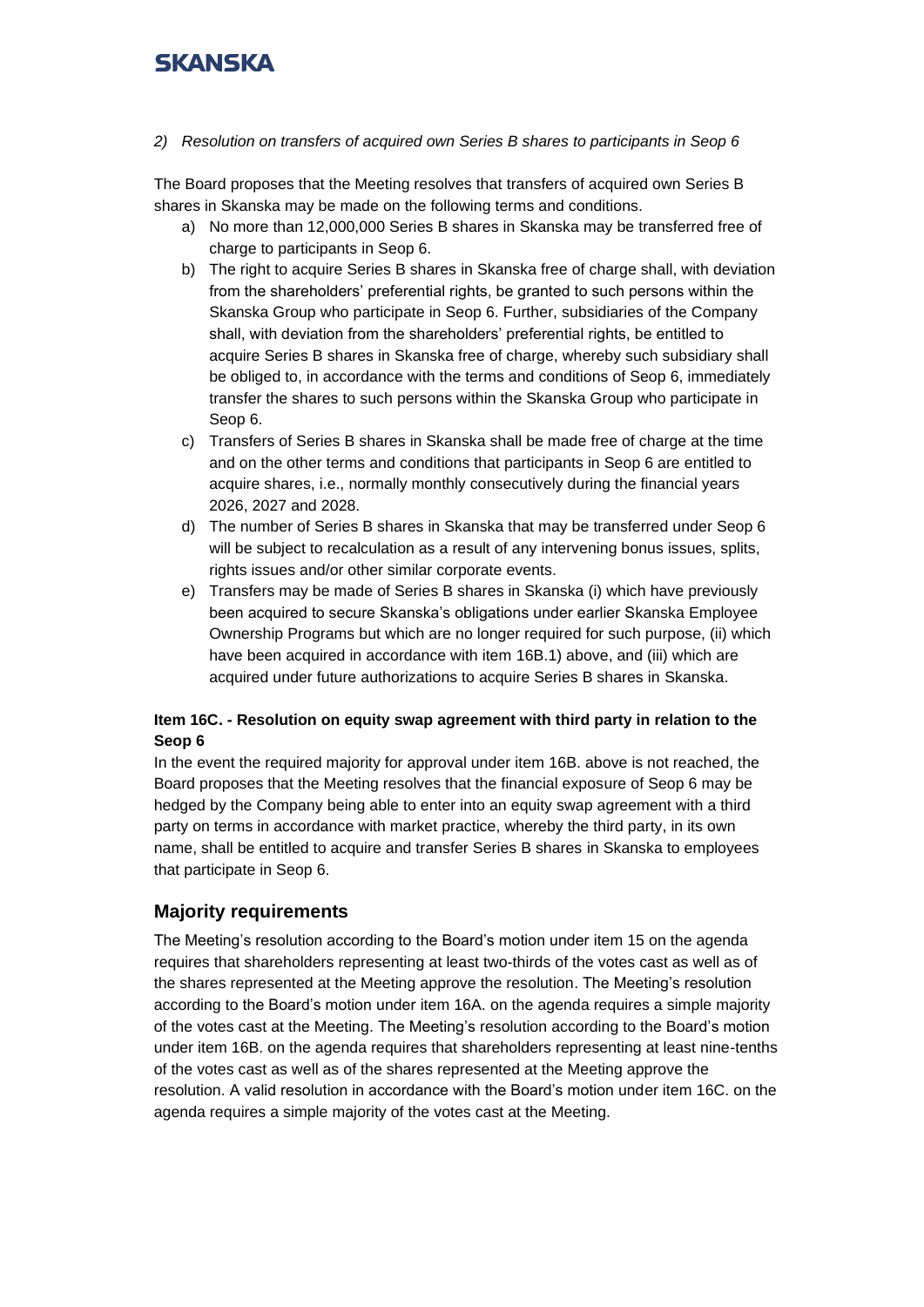## **Complete proposals, etc.**

Complete proposals for resolutions on item 1–4 and 10–15 on the agenda are set forth above. The following documents will be available at the Company's offices, Warfvinges väg 25, SE-112 74 Stockholm, Sweden, and on the Company's website [www.group.skanska.com/,](http://www.group.skanska.com/) under the heading "Corporate Governance/Shareholders'

Meeting/AGM 2022", as of Thursday February 24, 2022:

- the Nomination Committee's motivated statement including a description of the work of the Nomination Committee before the Meeting,
- information on the proposed board members,
- the Board's proposals for resolutions on a long-term employee ownership program with accompanying appendices, and acquisitions and transfers of shares under the program regarding item 16A., 16B. and 16C. on the agenda, and
- the Board's statement according to Chapter 19, Section 22 of the Swedish Companies Act regarding item 15 and 16B. on the agenda.

The following documents will be available at the Company's offices, Warfvinges väg 25, SE-112 74 Stockholm, Sweden, and on the Company's website [www.group.skanska.com/,](http://www.group.skanska.com/) under the heading "Corporate Governance/Shareholders' Meeting/AGM 2022", as of Tuesday March 8, 2022:

- annual and sustainability report including auditor's report for the financial year 2021 and the Board's complete proposal on disposition of earnings (regarding item 8 on the agenda) and the Board's statement according to Chapter 18, Section 4 of the Swedish Companies Act,
- the Board's remuneration report for 2021 (regarding item 14 on the agenda), and
- auditor's statement pursuant to Chapter 8, Section 54 of the Swedish Companies Act regarding the application of guidelines for salary and other remuneration to senior executives.

The documents are presented by keeping them available at the Company's offices and on the Company's website. The documents will also be sent to shareholders who so request and state their address.

The Company's share ledger will be provided at the Company's head office, Warfvinges väg 25, SE-112 74 Stockholm, Sweden.

## **Shares and votes**

At the time of issuance of this notice the total number of shares in the Company amounts to 419,903,072 of which 19,661,332 shares of Series A (ten votes per share) and 400,241,740 of Series B (one vote per share). As per the same date the Company's own shares amounted to 7,542,322 shares of series B, amounting to 7,542,322 votes in the Company. The Company must not vote for its own shares.

## **Processing of personal data**

For information on how your personal data is processed, see the privacy notice available on the Company's website [www.group.skanska.com/](http://www.group.skanska.com/) under the heading "Corporate Governance/Shareholders' Meeting/AGM 2022".